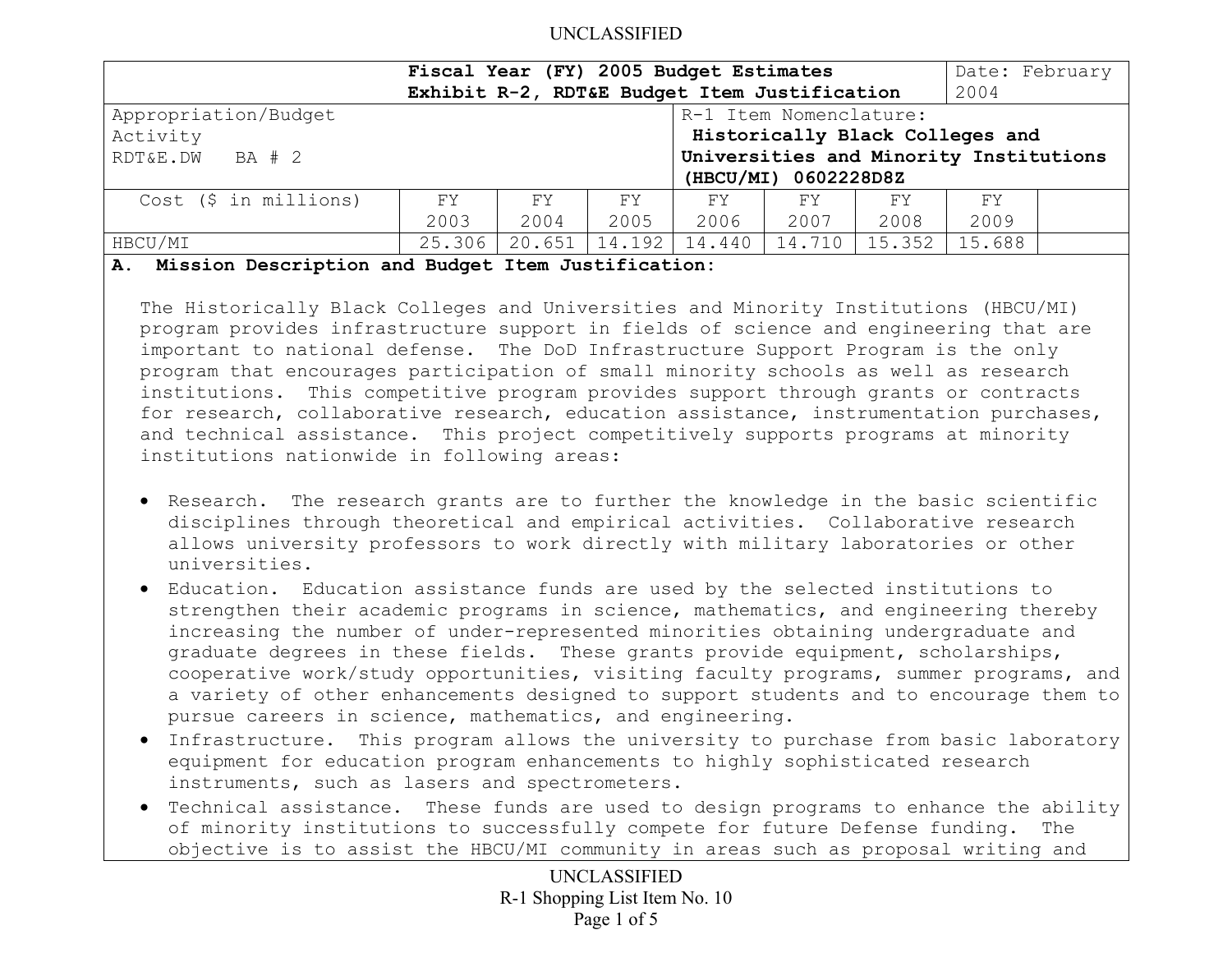administration of grants and contracts.

**B. Program Change Summary:** (Show total funding, schedule, and technical changes for the program element that have occurred since the previous President's Budget Submission)

|                                        | FY 2003 | FY 2004 | FY 2005 |
|----------------------------------------|---------|---------|---------|
| Previous President's Budget            | 25.980  |         |         |
| Current FY 2005 President's Budget     | 25.306  | 20.651  | 14.192  |
| Total Adjustments                      | $-6.74$ | 20.651  | 14.192  |
| Congressional program reductions       |         |         |         |
| Congressional rescissions              |         |         |         |
| Congressional direction                |         | 20.958  | 14.192  |
| Reprogrammings                         |         |         |         |
| SBIR/STTR Transfer                     |         |         |         |
| Other adjustments rescission inflation | $-6.74$ | .307    |         |

- **C. Other Program Funding Summary: (None)**
- **D. Acquisition Strategy.**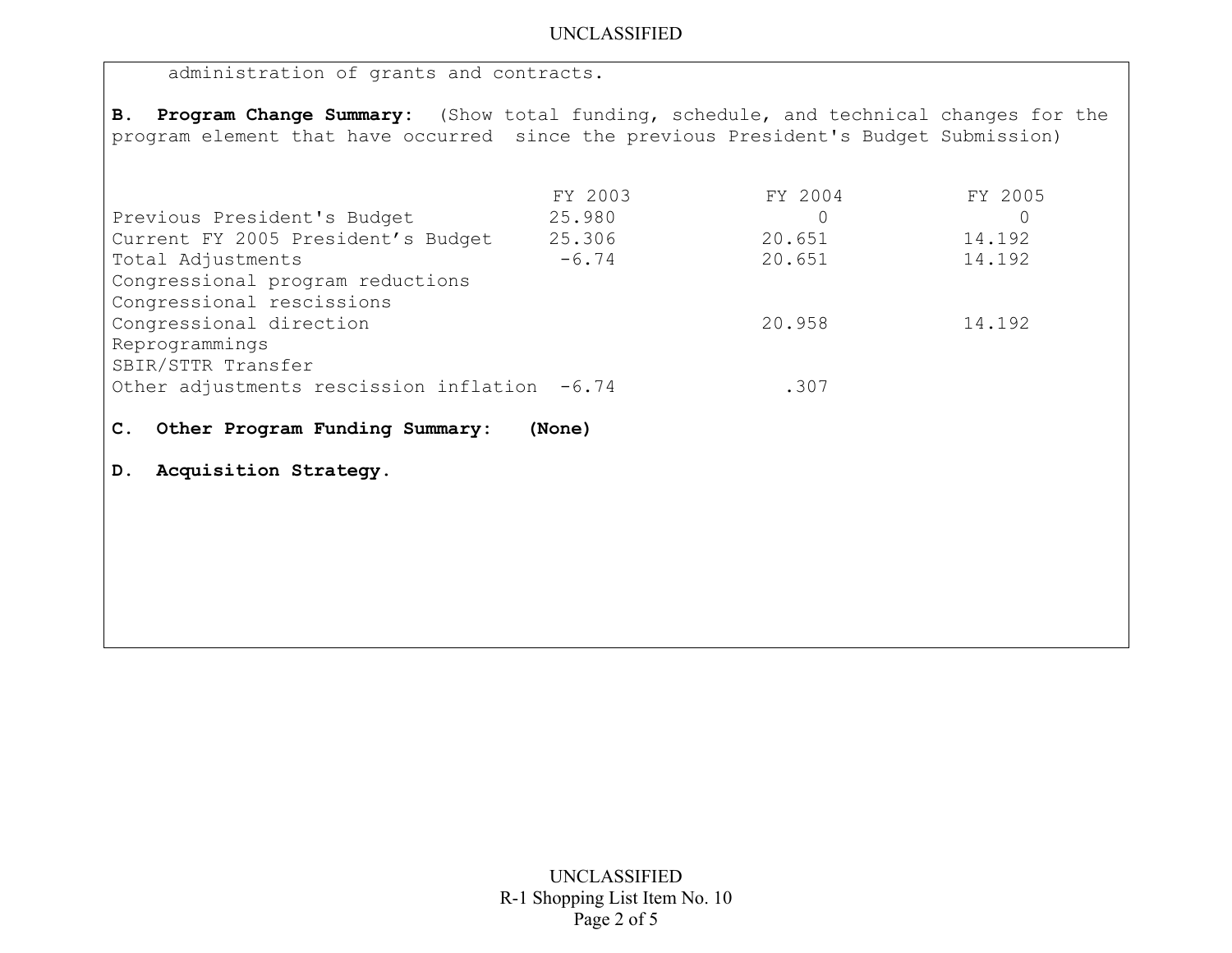|                                                 |                                              | Fiscal Year (FY) 2005 Budget Estimates Exhibit |        |        |        |        | February 2004 |  |
|-------------------------------------------------|----------------------------------------------|------------------------------------------------|--------|--------|--------|--------|---------------|--|
| R-2a, RDT&E Project Justification               |                                              |                                                |        |        |        |        |               |  |
| Appropriation/Budget<br>Project Name and Number |                                              |                                                |        |        |        |        |               |  |
| Activity                                        | Historically Black Colleges and Universities |                                                |        |        |        |        |               |  |
| RDT&E.DW / BA2                                  | and Minority Institutions (HBCU/MI)          |                                                |        |        |        |        |               |  |
|                                                 | 0602228D8Z                                   |                                                |        |        |        |        |               |  |
| $Cost$ (\$ in millions)                         | FY.                                          | FY.                                            | FY     | FY     | FY     | FY.    | FY            |  |
|                                                 | 2003                                         | 2004                                           | 2005   | 2006   | 2007   | 2008   | 2009          |  |
| HBCU/MI                                         | 25.306                                       | 20.651                                         | 14.192 | 14.440 | 14.710 | 15.352 | 15.688        |  |

**A. Mission Description and Budget Item Justification:** 

## **(U) BRIEF DESCRIPTION OF ELEMENT**

(U) The Historically Black Colleges and Universities and Minority Institutions (HBCU/MI) program provides infrastructure support in fields of science and engineering that are important to national defense. The DoD Infrastructure Support Program is the only program that encourages participation of small minority schools as well as research institutions. This project competitively supports programs at minority institutions nationwide in following areas:

- Research. The research grants are to further the knowledge in the basic scientific disciplines through theoretical and empirical activities.
- Education. Education assistance funds are used by the selected institutions to strengthen their academic programs in science, mathematics, and engineering thereby increasing the number of under-represented minorities obtaining undergraduate and graduate degrees in these fields.
- Infrastructure. This program allows the university to purchase from basic laboratory equipment for education program enhancements to highly sophisticated research instruments, such as lasers and spectrometers.
- Technical assistance. These funds are used to design programs to enhance the ability of minority institutions to successfully compete for future Defense funding.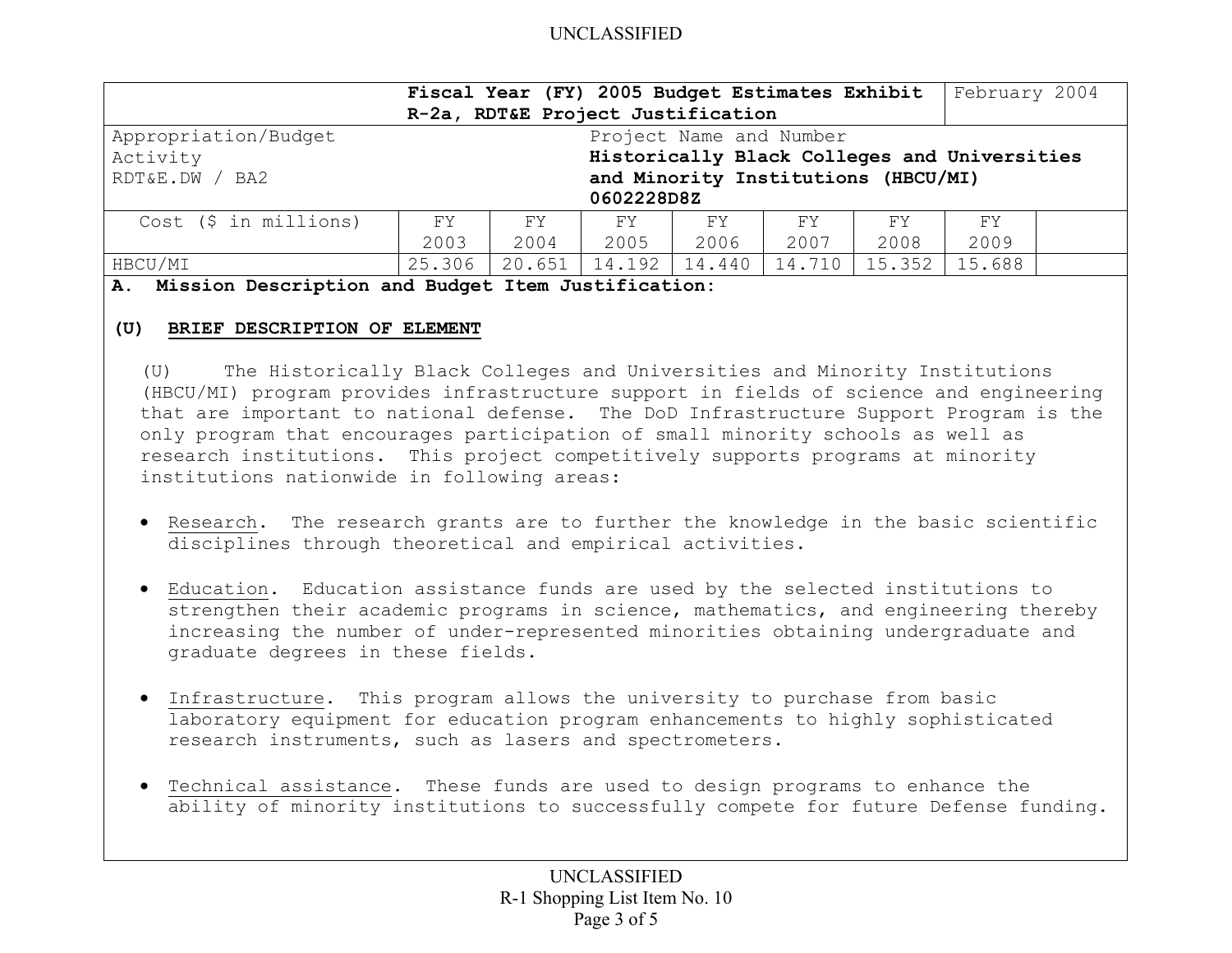## **B. Accomplishments/Planned Program**

### **(U) HISTORICALLY BLACK COLLEGES AND UNIVERSITIES AND MINORITY INSTITUTIONS PROGRAM**

|                      | FY 2003 | FY 2004 | FY 2005 |  |
|----------------------|---------|---------|---------|--|
| Accomplishment/      | 25.306  | 20.651  | 14.192  |  |
| Effort/Subtotal Cost |         |         |         |  |

### (U) FY 2003 Accomplishments:

Continued evaluation of the awards made with prior year funds. Developed and released the second electronic broad agency announcement (BAA) for the HBCU/MI FY 2003 solicitation. Previous years had been hardcopies only, although hardcopies of the announcement were available upon request. The solicitation closed on January 24, 2003. Receipts totaled 43 proposals, 22 to establish long-term centers of excellence and 21 requesting instrumentation or equipment. The solicitation afforded the HBCU/MI community an opportunity to acquire 21 equipment grants to enhance science, mathematics, and engineering (SME) programs and to facilitate the education of students in research areas important to the DoD. Four new Centers for SME Research and Education were established. Two Centers for Research and two Centers for Education. The Centers will be supported for three to five years at approximately \$0.8 million per year. Equipment grants are for a twelve-month performance period and will range from \$58,000 to \$180,000. Twenty five grants were awarded. The Army Research Office and the Air Force Office of Scientific Research will execute the awards.

The FY 2003 program also contains five congressional adds which resulted in two separate BAAs. The FY 2003 DoD Appropriations Act added an additional \$3.0 million in the HBCU/MI Program for Tribal Colleges and Universities (TCUs). The Army Research Office was designated manager for the special solicitation and allocated \$2.7 million after taxes. The BAA closed on March 21, 2003. Eleven proposals were received. All eleven proposals were judged to be worthy of support and eleven equipment grants to TCUs were made ranging from \$76,000 to \$400,000 and will have a 12 month performance period. Also, in FY 2003 the DoD Appropriations Act added an additional \$5.0 million in the HBCU/MI Program for Hispanic Serving Institutions (HSIs). The Army Research Office issued a separate solicitation in March 2003 for HSIs to compete. The BAA closed on May 30, 2003. The Army Research Office received 23 proposals. A total of 17 awards for instrumentation

> UNCLASSIFIED R-1 Shopping List Item No. 10 Page 4 of 5